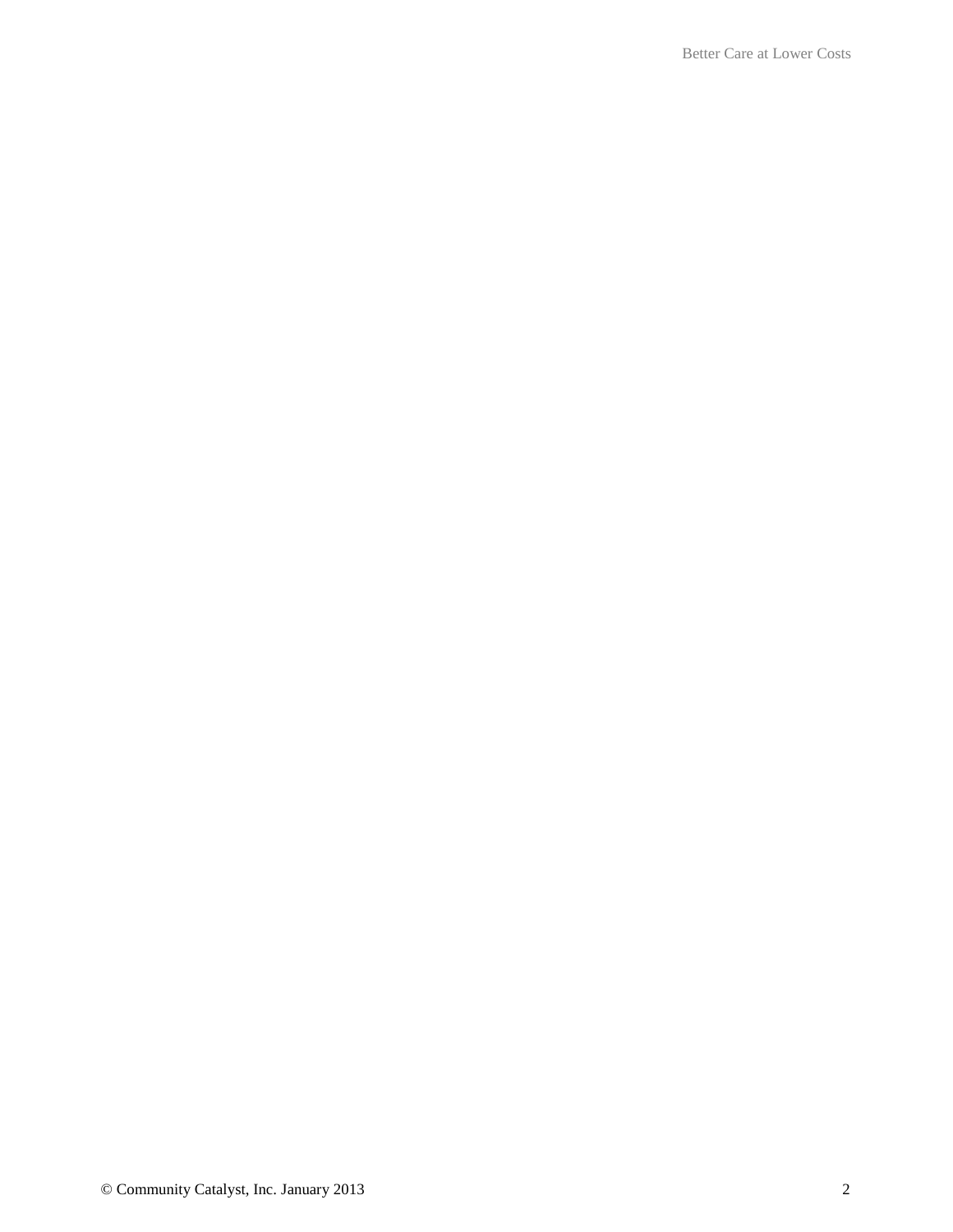## **Introduction**

This paper outlines a payment reform proposal to promote improved care in Medicare and save over \$52 billion in federal dollars over 10 years. The savings come from weeding out wasteful spending that subsidizes potentially preventable hospital readmissions and complications.

Our suggestions have multiple advantages over other less targeted proposals to curb Medicare spending: not only would they yield extensive savings, but they would improve the quality of care for everyone. They build on successful strategies piloted by state governments for better managing Medicaid spending, as well as key Medicare payment policies initiated under the George W. Bush administration. These policies can be implemented quickly, they are scalable to gain more or less savings, and they are compatible with a variety of payment and delivery models.

This approach is neither inherently liberal or conservative. It simply requires the federal government to be a good steward of public dollars. With the adoption of the two steps outlined below, we could set our health care system on a better course for curbing expenses in the short and long term, while improving the quality of the care delivered.

# **Background**

Long term fiscal forecasts by the Congressional Budget Office (CBO) and others show an ever increasing debt-to-GDP ratio which cannot be sustained indefinitely.<sup>1</sup> Rising health care costs, are a substantial contributor to the projected increase in debt. Practical and credible solutions to slow health care spending are therefore necessary and should not be postponed.

Efforts to contain federal health care costs should focus on reducing Medicare's subsidization of unnecessary and harmful care. We can do that in part by making quality (paying for outcomes) a key principle of reimbursement in public health insurance programs. A number of states, including Texas, Maryland and New York have begun to implement these types of payment incentives in their Medicaid programs and initial results are promising.<sup>2</sup> Based on a review of the available literature we estimate that a moderate and partial adoption of these principles within Medicare, as described below, would reduce federal spending by more than \$52 billion dollars over 10 years, with additional savings possible through broader application.

# **A policy agenda for savings billions while improving care**

#### **1. Reduce payments for potentially preventable complications**

Approximately 9 percent of spending on inpatient hospital stays is driven by the cost of potentially preventable complications<sup>3</sup> such as infections in surgical sites, urinary tract infections from catheters, or patients experiencing a heart attack or contracting pneumonia after being admitted into the hospital. Hospitals can generally avoid these types of costly complications by following

 $\overline{a}$ <sup>1</sup> Congressional Budget Office, CBO's 2011 Long-Term Budget Outlook, June 2011. [http://www.cbo.gov/ftpdocs/122xx/doc12212/06-21-Long-Term\\_Budget\\_Outlook.pdf](http://www.cbo.gov/ftpdocs/122xx/doc12212/06-21-Long-Term_Budget_Outlook.pdf)

<sup>&</sup>lt;sup>2</sup> See for example Calikoglu, Murray and Feeney, "Hospital Pay for Performance Programs in Maryland Produced Strong Results", *Health Affairs*, 31, no.12 (2012):2649-2658

 $3$  Richard L. Fuller et al., "Estimating the costs of potentially preventable hospital acquired complications," Health Care Financing Review, Summer 2009.

<sup>©</sup> Community Catalyst, Inc. January 2013 3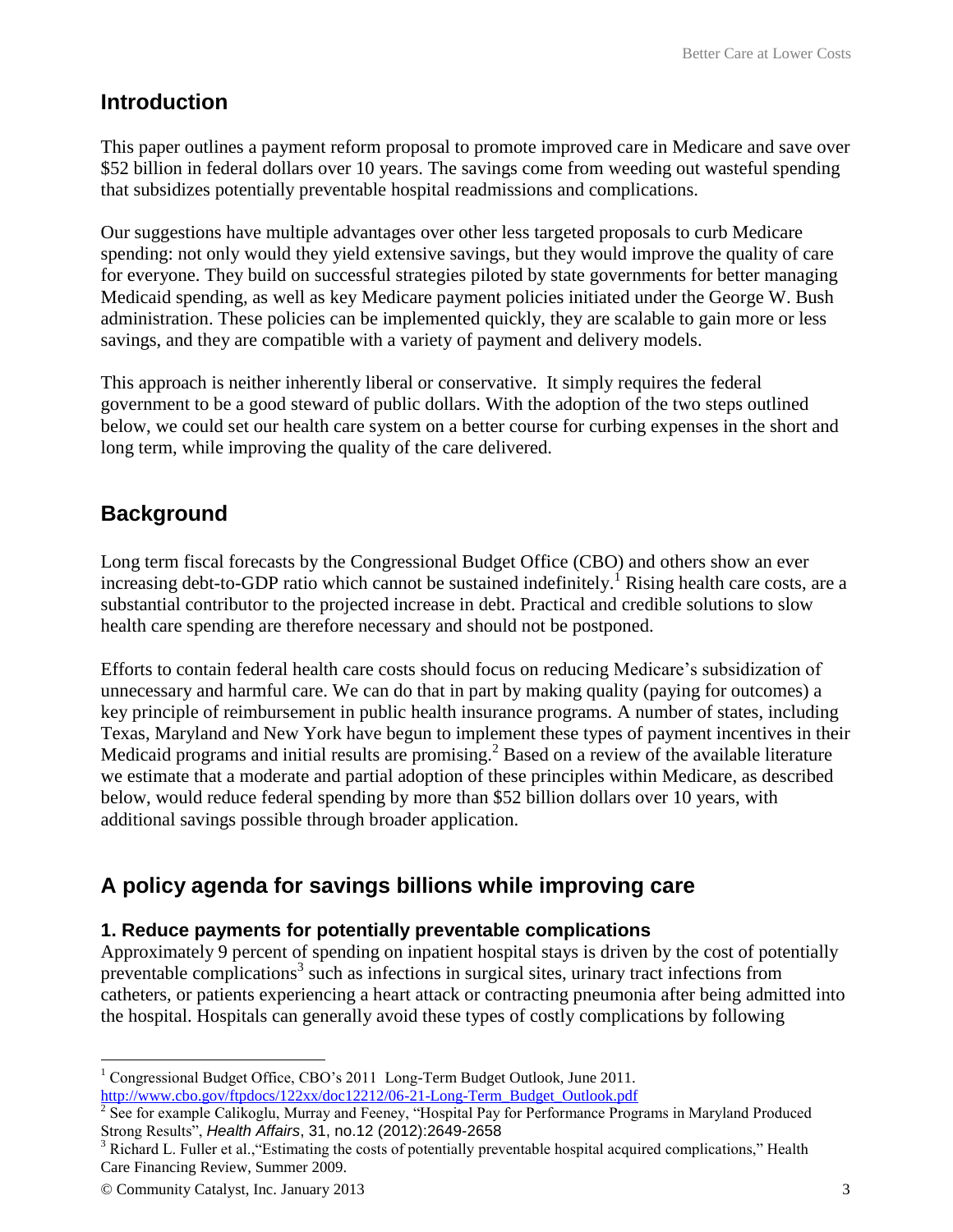evidence-based guidelines for care. By fully reimbursing for the costs associated with these potentially avoidable events, our health care system rewards hospitals for failing to invest in systems that help to prevent them.

Under President George W. Bush, Medicare stopped reimbursing hospitals for the added costs of certain "never events" – hospital-acquired conditions that could almost certainly have been prevented through the application of evidence-based guidelines. While this is an important step weeding out spending on harmful care, these particularly egregious and extremely rare medical errors represent only a tiny sliver of the potentially preventable hospital-acquired complications that alter families' lives and drive up our nation's health care costs every day. The scope of hospital payment reform can and should be greatly expanded beyond this short list of complications by including one that are usually – but not always – preventable.

Because this broader list includes complications that are not always preventable, and no hospital could be expected to lower its rate to zero, CMS should not eliminate payment altogether for the costs associated with them. Instead, CMS should focus on hospitals with higher- rates of these types of complications than their peers. CMS could identify each hospital's number of complications above the average complication rate. The payment reduction would be based on the estimated cost of these "excess" complications, and would be applied to all payments that Medicare makes to the hospital. This avoids the problem of linking payment reductions to a determination that the complication for any specific individual patient was preventable.

**Savings from reducing payments for potentially preventable complications: \$23 billion over 10 years** (estimate based on Fuller et  $al<sup>4</sup>$ )

#### **2. Reduce payment for potentially avoidable readmissions**

Billions of dollars are spent on hospital readmissions that could have been prevented had the hospital provided appropriate discharge care planning and coordinated outpatient follow-up when the patient left the hospital after their initial admission. In 2007 the Medicare Payment Advisory Commission (MedPAC) estimated that readmissions result in \$15 billion in additional annual Medicare expenditures.<sup>5</sup> As with complications, readmissions are not always preventable, but reducing payments to institutions with higher rates of potentially avoidable readmissions compared to average hospitals could yield substantial savings.

Adjusting Medicare payments to incorporate incentives to reduce avoidable readmissions would involve similar steps to reducing payments for potentially preventable complications outlined above:

- o Identify readmissions that are potentially preventable
- o Apply risk adjustment to potentially preventable hospital readmission rates
- o Compare the risk-adjusted readmission rates of hospitals

 $\overline{a}$  $4$  Richard Fuller et al, "A new approach to reducing payments make to hospitals with high complication rates," Inquiry, Spring 2011.

<sup>&</sup>lt;sup>5</sup> The Medicare Payment Advisory Commission, Report to the Congress: Promoting Greater Efficiency in Medicare, June 2007[. http://www.medpac.gov/chapters/Jun07\\_Ch05.pdf](http://www.medpac.gov/chapters/Jun07_Ch05.pdf)

<sup>©</sup> Community Catalyst, Inc. January 2013 4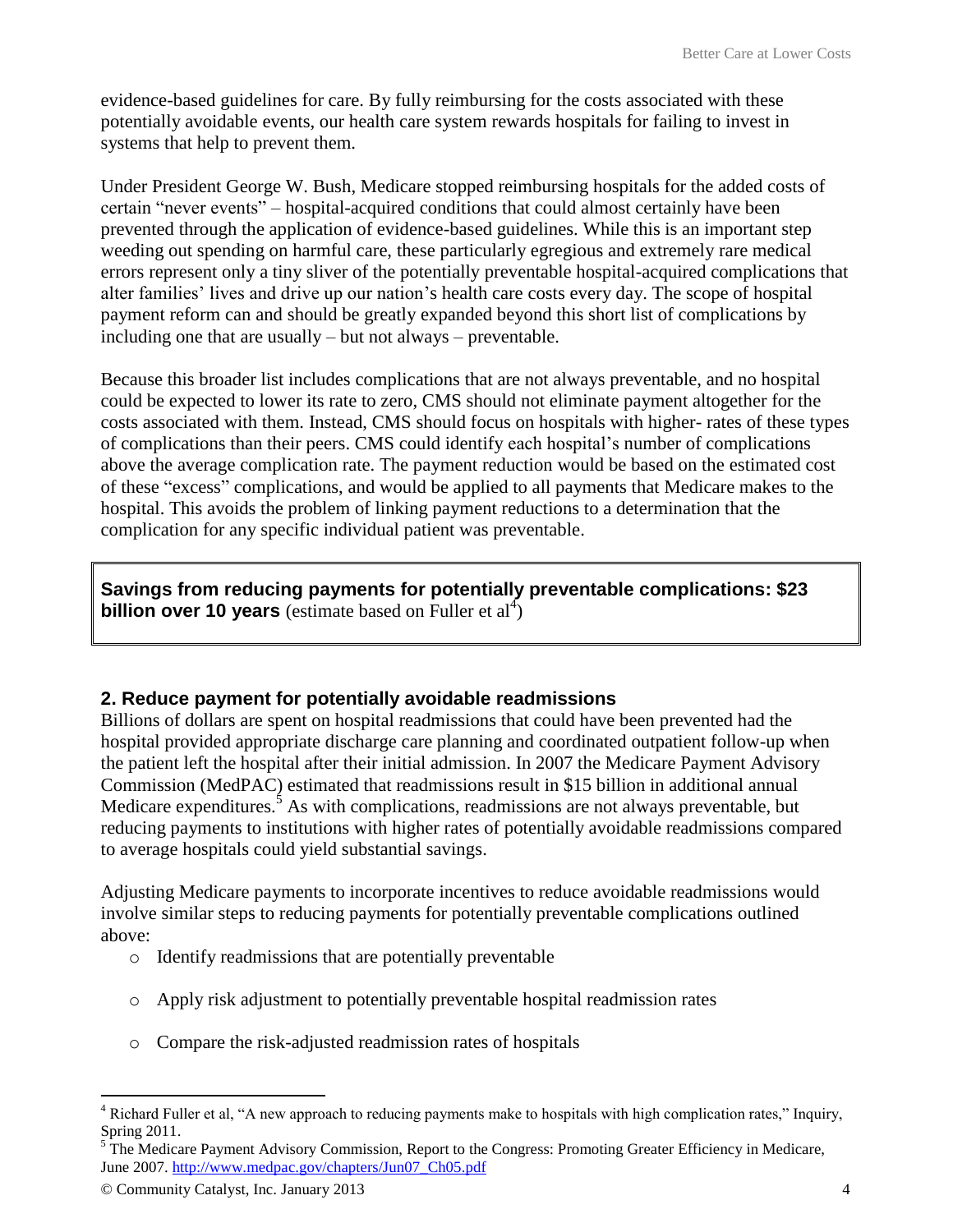- o Establish the magnitude of hospital specific rate-based payment reductions
- o Incorporate the payment reductions into all payments that Medicare makes to that hospital

**Savings from reduce payment for potentially avoidable readmissions: \$29 billion over 10 years.** Based on Averill et al<sup>6</sup>, we estimate that applying a payment reduction to hospitals that had a 30 day risk-adjusted readmission rate in excess of the average would save \$29 billion over 10 years.

#### **Estimating Conservatively**

The savings estimates presented above are very conservative for several reasons.

- First, they are a straight line extrapolation from current spending that doesn't take into account inflation or enrollment growth.
- Second, they reflect only a partial and moderate application of quality and efficiency  $\bullet$ principles. We do not include any savings from expanding the same principles more fully into Medicare (e.g. to potentially preventable initial admissions, emergency room visits or ancillary services) or to Medicaid. For a recent MedPAC analysis found that nearly 60% of all ambulatory emergency visits were potentially preventable<sup>7</sup>. Nor do we attempt to press savings to the extreme. For example, significantly more savings could be realized by setting more rigorous performance benchmarks than the average rate of complications or readmissions (i.e. by using the best performing providers as a benchmark instead of the average).
- Third, we assume no behavior change as a result of incentives for quality and efficiency. However, historical experience indicates that this type of payment reform will lead hospitals to take steps that reduce the number of potentially preventable complications and readmissions – thus lowering health care costs independent of the payment reductions. For example, Maryland recently began reimbursing hospitals based on their rates of 49 adverse events. But they implemented the reform on a budget-neutral basis – while hospitals with high rates of complications were paid less, hospitals with low rates were paid more. Nevertheless, Maryland saw over \$60 million in savings in the first year alone, accrued entirely from reduced complication rates. $8$  (It is important to note that, to the extent that providers responded to the financial incentives by improving performance, the impact of payment reductions on operating margins would be greatly reduced.)

 $\overline{a}$ 

<sup>&</sup>lt;sup>6</sup> Averill et al, "Redesigning the Medicare Inpatient PPS to Reduce Payments to Hospitals with High Readmission Rates," Health Care Financing Review, Summer 2009.

<sup>7</sup> Sadownik and Ray, "Population-based Measures of Ambulatory Care Quality [http://www.medpac.gov/transcripts/1012\\_presentation\\_ppv.pdf](http://www.medpac.gov/transcripts/1012_presentation_ppv.pdf), MedPAC, October 2012

 $8$  The Maryland Health Services Cost Review Commission, Complications: Maryland Hospital Acquired Conditions (MHAC), [http://www.hscrc.state.md.us/init\\_qi\\_MHAC.cfm](http://www.hscrc.state.md.us/init_qi_MHAC.cfm) (accessed July 17 2011.)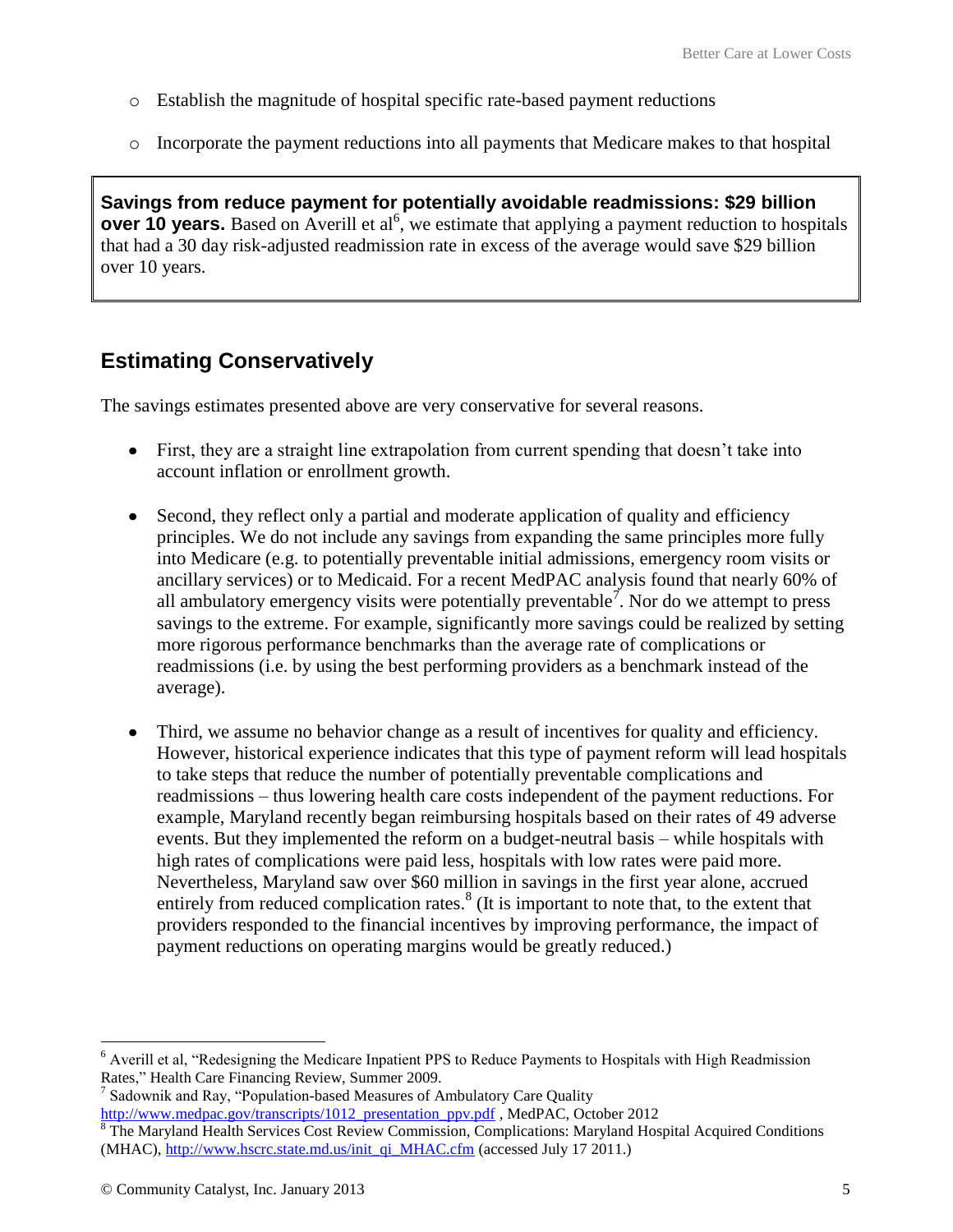## **A flexible approach to improving system performance**

There are numerous attractive features of the policy agenda outlined above. First, the ideas presented here can be implemented quickly and are compatible with a variety of payment and delivery models (e.g. ACOs, capitation, or fee for service). And unlike across-the-board cuts that hit every hospital by the same proportional amount, payment reform moves the health care system in a positive direction, and gives individual hospitals some control: by improving the quality of care, hospitals can minimize or even eliminate their exposure to reimbursement cuts.

Another positive feature of this approach is that the ideas presented here are scalable. That is, additional savings could be generated by selecting a more stringent benchmark (e.g. in the case of complications, tying financial incentives to complications in excess of the best performing hospitals rather than the average rate). Additional savings, not estimated here, could be generated by further expansion of these ideas into other areas (e.g. initial admissions, emergency room visits and ancillary services). Similar principles applied to the Medicaid program would yield additional savings to federal and state government while improving care and without undermining coverage for beneficiaries.

On the other hand, while we estimate the savings that *could* be generated with the policies we describe, there is no inherent reason why those *must* be the levels of savings achieved. Less stringent benchmarks, gradual phase of payment reforms over a period of years or a substantial sharing of savings with providers to support or reward performance improvement would cushion the impact of changes.

## **Protecting providers that serve high-risk patients**

As payment reform is implemented, it is important to protect providers that serve high-risk patients. It may be harder for hospitals that treat sicker patients to lower their complication or readmission rates. And it is well known that low-income populations have higher rates of comorbidities and other risk factors that may make readmissions more likely. Therefore it is important to risk-adjust before applying any payment incentives.

Although the estimates provided above include a risk adjustment factor, no system of risk adjustment is perfect. To the extent that additional measures need to be taken to protect providers that serve higher-risk patients, several steps are possible. These include:

- Redirecting a portion of the savings to providers with high rates of readmissions or complications to help them improve. This is a particularly beneficial strategy since it would tend to improve quality over time.
- Creating a temporary separate performance standard or payment adjustment for providers serving a disproportionate share of low-income patients, so that they are more gradually phased in to the complete payment reform program.
- Limiting the amount of reimbursement that can be placed at risk for disproportionate share providers.